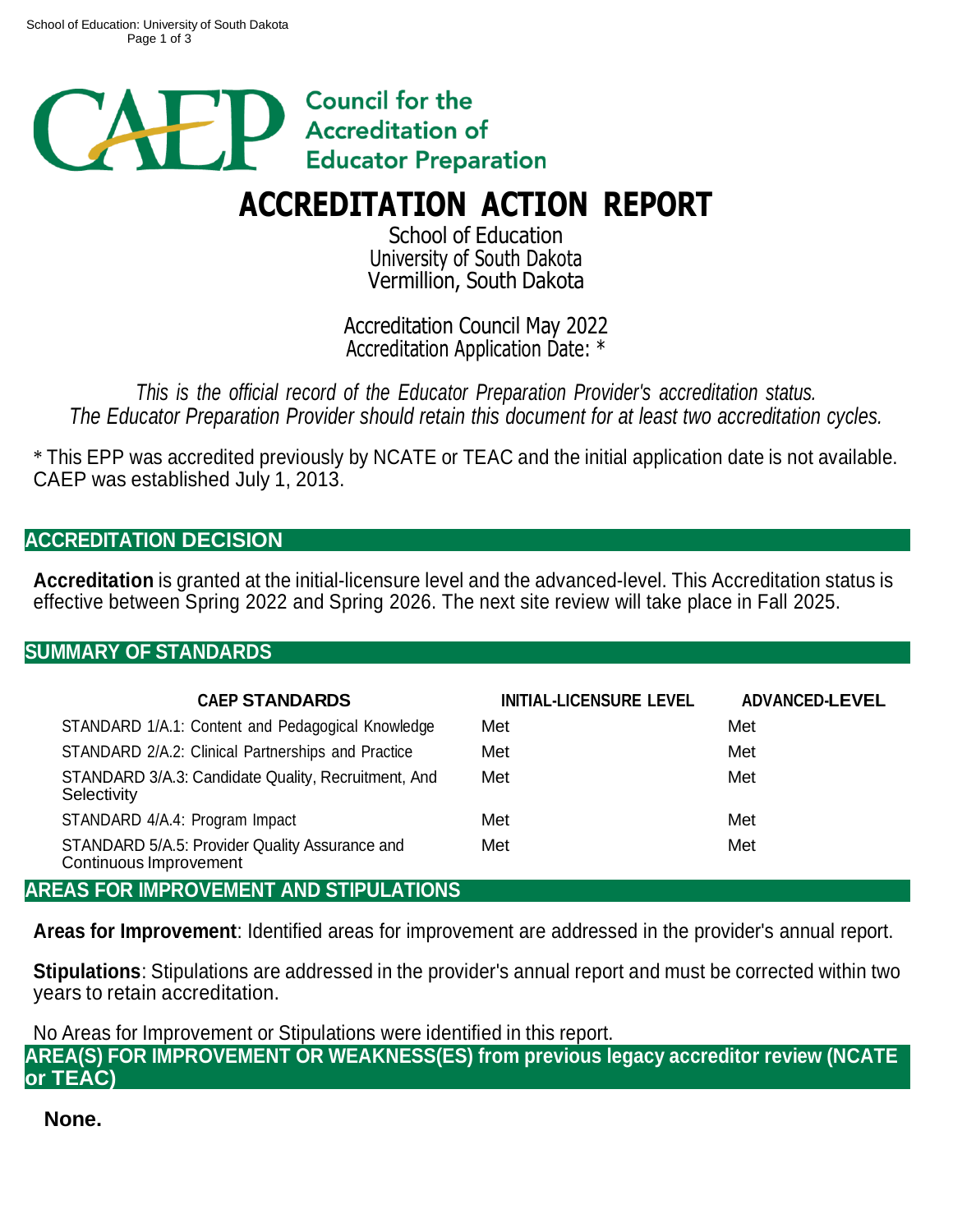### **INFORMATION ABOUT ACCREDITATION STATUSES**

**Accreditation** for seven (7) years is granted if the EPP meets all CAEP Standards and components, even if areas for improvement (AFIs) are identified in the final report of the Accreditation Council.

**Areas for Improvement (AFIs)** indicate areas which must be improved by the time of the next accreditation review. Progress reports on remediation of AFIs are submitted as part of the Annual Report. AFIs not remediated by a subsequent site review may become stipulations.

**Accreditation with stipulations is granted for 2 years** if an EPP meets all standards but receives a stipulation on a component under any standard. Failure to submit a response to the stipulation within a two (2)-year time frame results in revocation. Failure to correct the condition leading to the stipulation within the specified two (2)-year period results in revocation or probation.

**Stipulations** describe serious deficiencies in meeting CAEP Standards and/or components and must be brought into compliance in order to continue accreditation. All stipulations and relevant evidence are reviewed by the Accreditation Council. Failure to correct the condition leading to the stipulation results in probation or revocation of accreditation.

**Probationary Accreditation** is granted for two (2) years when an EPP does not meet one (1) of the CAEP Standards. Failure to submit a response to the stipulation within a two (2)-year time frame results in revocation. Failure to correct the condition leading to the stipulation within the specified two (2)-year period results in revocation.

#### **SCOPE OF ACCREDITATION**

The scope of CAEP's work is the accreditation of educator preparation providers (EPPs) that offer bachelor's, master's, and/or doctoral degrees, post-baccalaureate or other programs leading to certification, licensure, or endorsement in the United States and/or internationally. (2018).

CAEP does not accredit specific degree programs, rather EPPs must include information, data, and other evidence on the following in their submission for CAEP's review:

All licensure areas that prepare candidates to work in preschool through grade 12 settings at the initiallicensure and advanced levels that lead to professional licensure, certification, or endorsement as defined by the state, country, or other governing authority under which the EPP operates and for which the state, country, or other governing authority has established program approval standards.

Depending on an EPP's submission, accreditation may be awarded at one or both of the following levels: Initial-Licensure level and/or Advanced-Level.

- 1. **Initial-Licensure Level Accreditation** is provided at the baccalaureate or post-baccalaureate levels leading to initial-licensure, certification, or endorsement that are designed to develop P-12 teachers.
- 2. **Advanced-Level Accreditation** is provided at the post-baccalaureate or graduate levels leading to licensure, certification, or endorsement. Advanced-Level Programs are designed to develop P-12 teachers who have already completed an initial-licensure program, currently licensed administrators, or other certified (or similar state language) school professionals for employment in P-12 schools/districts. CAEP's Advanced-Level accreditation does not include any advanced-level program not specific to the preparation of teachers or other school professionals for P-12